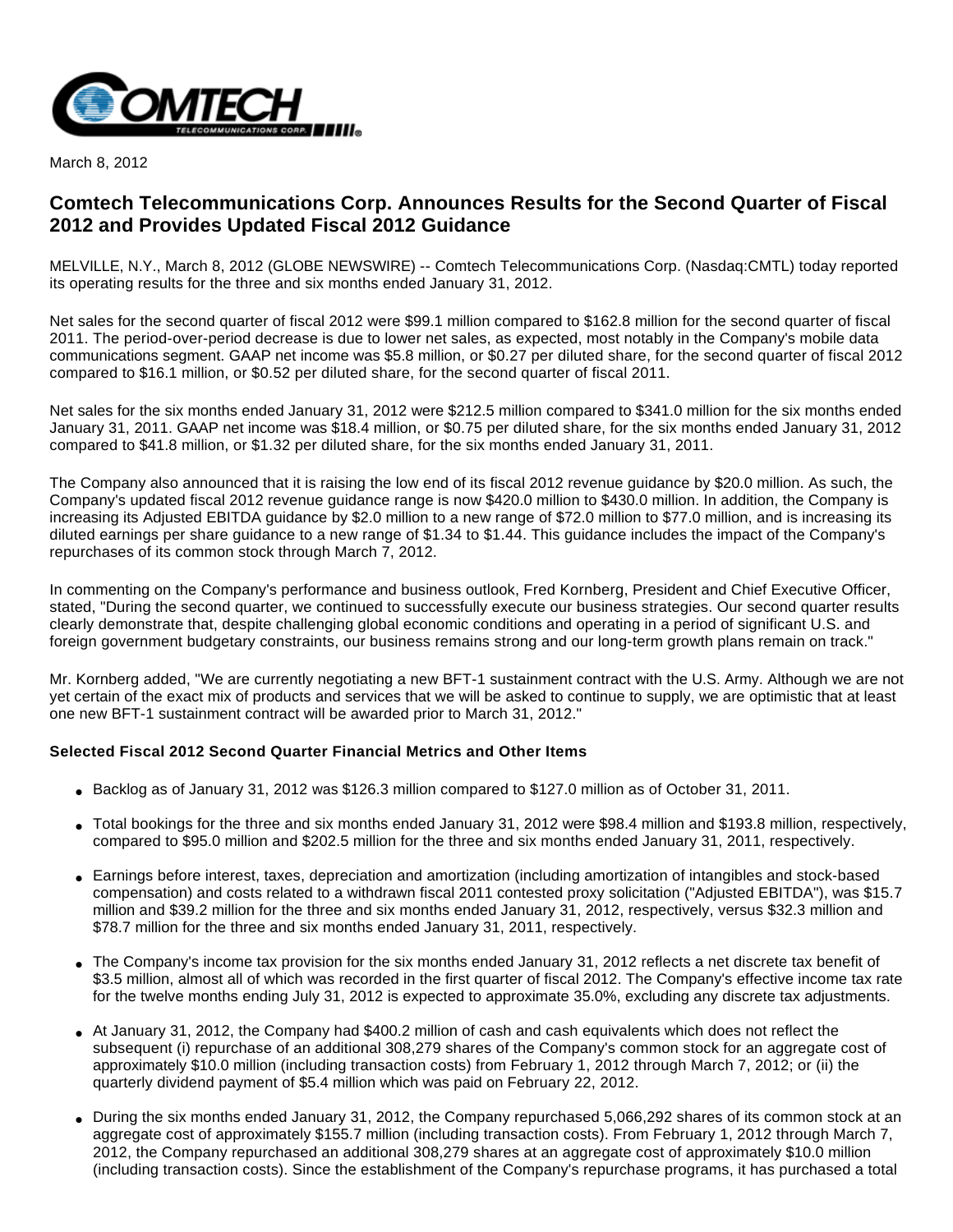of 9,672,079 shares of common stock for approximately \$287.4 million (including transaction costs). The Company can make additional repurchases of up to \$62.9 million pursuant to its existing \$250.0 million repurchase program.

- During the three months ended January 31, 2012, the Company paid \$6.1 million of cash dividends to its stockholders.
- Additional information about the Company's updated fiscal 2012 guidance is contained in the Company's Second Quarter investor presentation which is located on the Company's website at [www.comtechtel.com.](http://www.comtechtel.com/)

#### **Conference Call**

The Company has scheduled an investor conference call for 8:30 AM (ET) on Friday, March 9, 2012. Investors and the public are invited to access a live webcast of the conference call from the investor relations section of the Comtech web site at [www.comtechtel.com](http://www.comtechtel.com/). Alternatively, investors can access the conference call by dialing (800) 895-1085 (domestic) or (785) 424-1055 (international) and using the conference I.D. of "Comtech." A replay of the conference call will be available for seven days by dialing (402) 220-2663. In addition, an updated investor presentation, including earnings guidance, is available on the Company's web site.

### **About Comtech**

Comtech Telecommunications Corp. designs, develops, produces and markets innovative products, systems and services for advanced communications solutions. The Company believes many of its solutions play a vital role in providing or enhancing communication capabilities when terrestrial communications infrastructure is unavailable, inefficient or too expensive. The Company conducts business through three complementary segments: telecommunications transmission, RF microwave amplifiers and mobile data communications. The Company sells products to a diverse customer base in the global commercial and government communications markets. The Company believes it is a market leader in the market segments that it serves.

### **Cautionary Statement Regarding Forward-Looking Statements**

Certain information in this press release contains forward-looking statements, including but not limited to, information relating to the Company's future performance and financial condition, plans and objectives of the Company's management and the Company's assumptions regarding such future performance, financial condition, and plans and objectives that involve certain significant known and unknown risks and uncertainties and other factors not under the Company's control which may cause its actual results, future performance and financial condition, and achievement of plans and objectives of the Company's management to be materially different from the results, performance or other expectations implied by these forward-looking statements. These factors include the nature and timing of receipt of, and the Company's performance on, new or existing orders that can cause significant fluctuations in net sales and operating results; the timing and funding of government contracts; adjustments to gross profits on long-term contracts; risks associated with international sales, rapid technological change, evolving industry standards, frequent new product announcements and enhancements, changing customer demands, changes in prevailing economic and political conditions; risks associated with the Company's legal proceedings and other matters; risks associated with the Company's BFT-1 contract, including the Company's ongoing negotiations with the U.S. Army and post-award audit of its BFT-1 contract; risks associated with the Company's obligations under its revolving credit facility; and other factors described in the Company's filings with the Securities and Exchange Commission ("SEC").

#### **COMTECH TELECOMMUNICATIONS CORP. AND SUBSIDIARIES**

Condensed Consolidated Statements of Operations

(Unaudited)

|              | Three months ended January<br>31, |             | Six months ended January<br>31, |  |
|--------------|-----------------------------------|-------------|---------------------------------|--|
| 2012         | 2011                              |             | 2011                            |  |
| \$99,141,000 | 162,811,000                       | 212,502,000 | 340,971,000                     |  |
| 57,725,000   | 101,901,000                       | 119,806,000 | 215,827,000                     |  |
| 41,416,000   | 60,910,000                        | 92,696,000  | 125,144,000                     |  |

#### Expenses: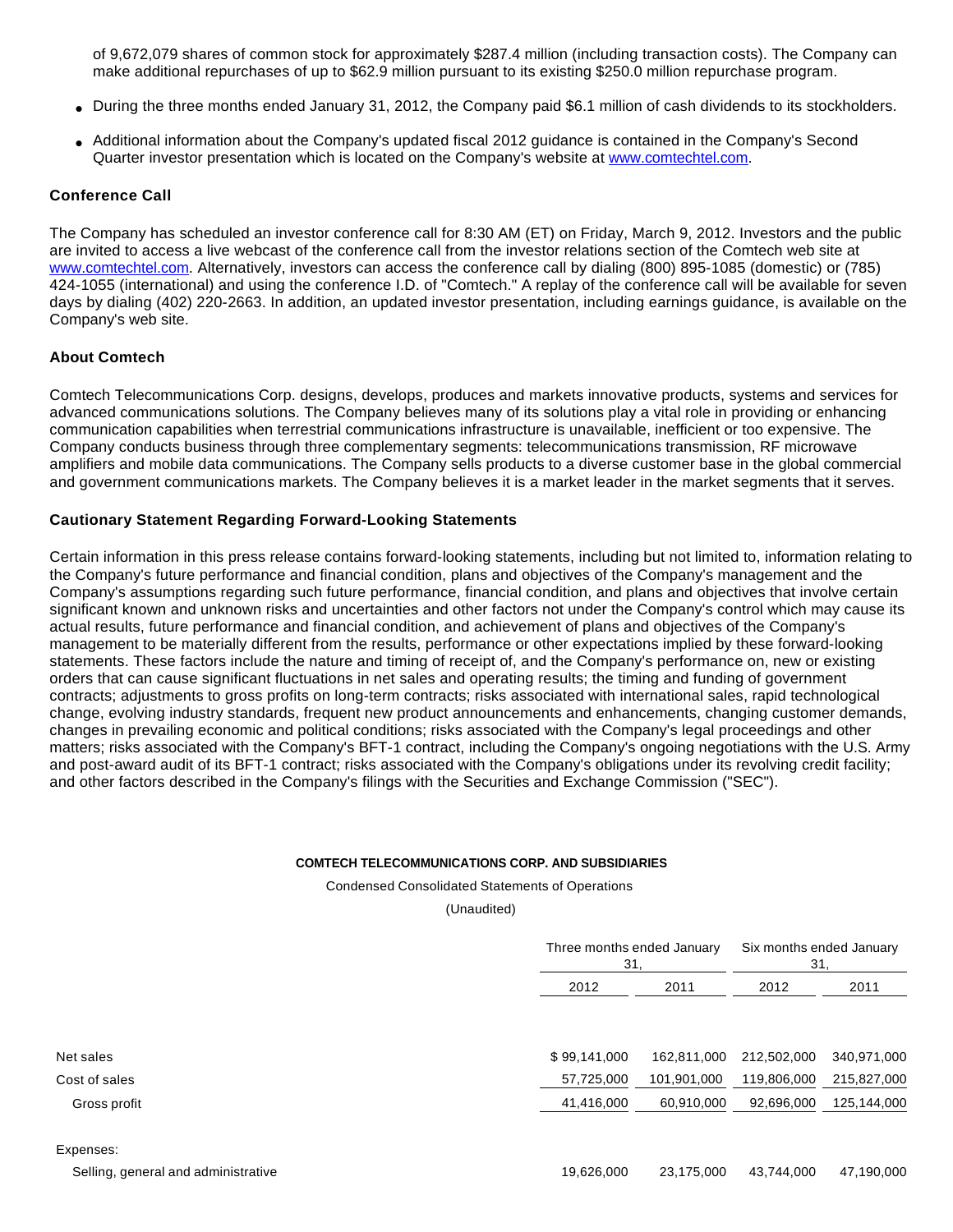| Research and development                                                                | 9,444,000   | 10,467,000 | 19,128,000               | 21,218,000   |
|-----------------------------------------------------------------------------------------|-------------|------------|--------------------------|--------------|
| Amortization of intangibles                                                             | 1,692,000   | 2,004,000  | 3,411,000                | 3,891,000    |
| Merger termination fee, net                                                             |             |            | $\overline{\phantom{m}}$ | (12,500,000) |
|                                                                                         | 30,762,000  | 35,646,000 | 66,283,000               | 59,799,000   |
| Operating income                                                                        | 10,654,000  | 25,264,000 | 26,413,000               | 65,345,000   |
| Other expenses (income):                                                                |             |            |                          |              |
| Interest expense                                                                        | 2,183,000   | 2,090,000  | 4,329,000                | 4,153,000    |
| Interest income and other                                                               | (434,000)   | (626,000)  | (930,000)                | (1,320,000)  |
| Income before provision for income taxes                                                | 8,905,000   | 23,800,000 | 23,014,000               | 62,512,000   |
| Provision for income taxes                                                              | 3,084,000   | 7,704,000  | 4,592,000                | 20,760,000   |
|                                                                                         |             |            |                          |              |
| Net income                                                                              | \$5,821,000 | 16,096,000 | 18,422,000               | 41,752,000   |
| Net income per share:                                                                   |             |            |                          |              |
| <b>Basic</b>                                                                            | \$0.29      | 0.59       | 0.85                     | 1.51         |
| <b>Diluted</b>                                                                          | \$0.27      | 0.52       | 0.75                     | 1.32         |
| Weighted average number of common shares outstanding - basic                            | 20,087,000  | 27,209,000 | 21,672,000               | 27,664,000   |
| Weighted average number of common and common equivalent shares<br>outstanding - diluted | 26,056,000  | 32,983,000 | 27,588,000               | 33,403,000   |
| Dividends declared per issued and outstanding common share as of the                    | 0.275<br>\$ | 0.25       | 0.55                     | 0.50         |
| applicable dividend record date                                                         |             |            |                          |              |

### **COMTECH TELECOMMUNICATIONS CORP. AND SUBSIDIARIES**

Condensed Consolidated Balance Sheets

|                                           | January 31,<br>2012 | July 31, 2011 |
|-------------------------------------------|---------------------|---------------|
| Assets                                    | (Unaudited)         | (Audited)     |
| Current assets:                           |                     |               |
| Cash and cash equivalents                 | \$400,216,000       | 558,804,000   |
| Accounts receivable, net                  | 60,902,000          | 70,801,000    |
| Inventories, net                          | 75,207,000          | 74,661,000    |
| Prepaid expenses and other current assets | 8,747,000           | 7,270,000     |
| Deferred tax asset, net                   | 11,892,000          | 11,529,000    |
| Total current assets                      | 556,964,000         | 723,065,000   |
| Property, plant and equipment, net        | 24,515,000          | 26,638,000    |
| Goodwill                                  | 137,354,000         | 137,354,000   |
| Intangibles with finite lives, net        | 42,059,000          | 45,470,000    |
| Deferred financing costs, net             | 3,326,000           | 3,823,000     |
| Other assets, net                         | 1,182,000           | 1,159,000     |
|                                           |                     |               |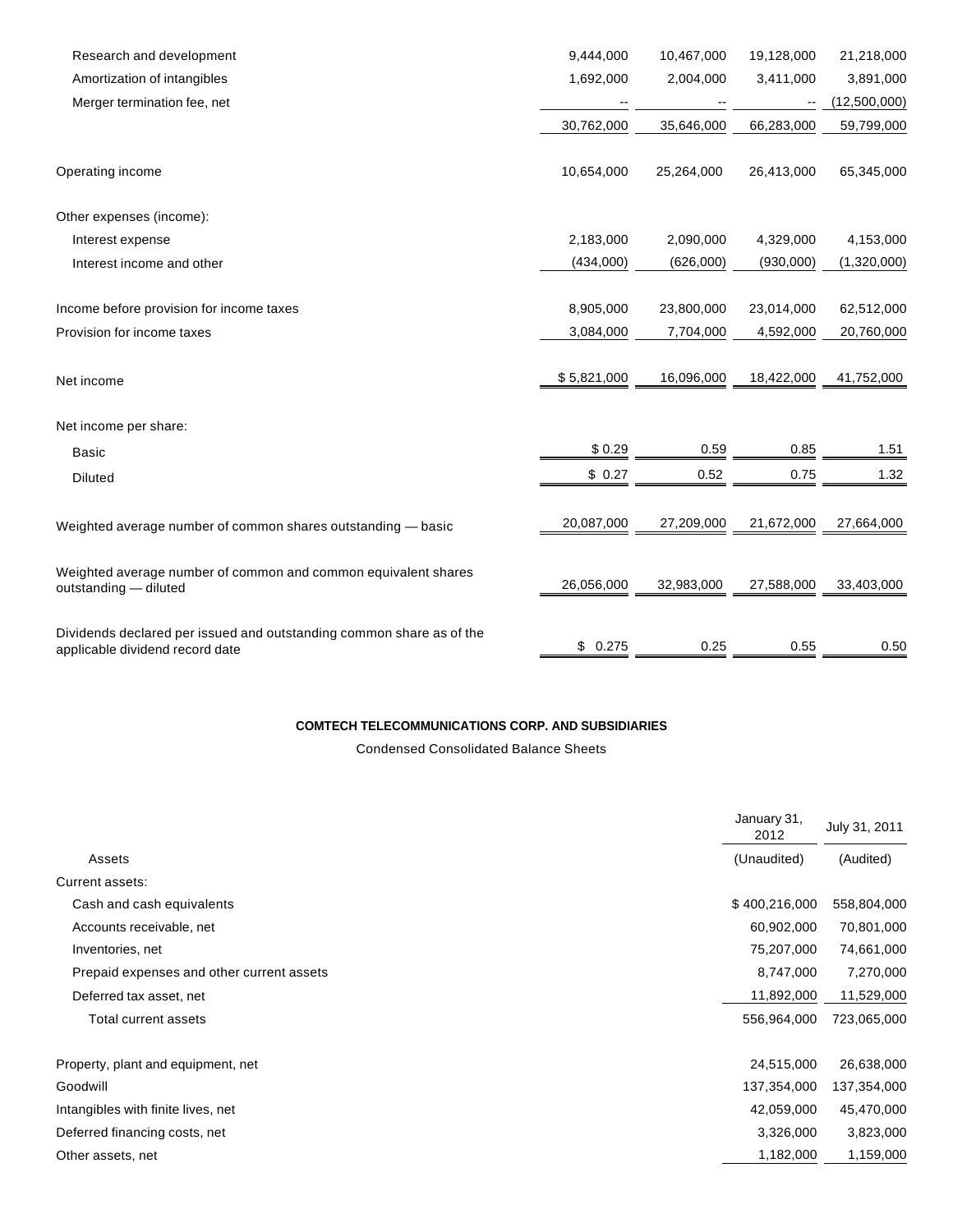| <b>Total assets</b>                                                                                                                                                           | \$765,400,000               | 937,509,000 |
|-------------------------------------------------------------------------------------------------------------------------------------------------------------------------------|-----------------------------|-------------|
|                                                                                                                                                                               |                             |             |
| Liabilities and Stockholders' Equity                                                                                                                                          |                             |             |
| <b>Current liabilities:</b>                                                                                                                                                   |                             |             |
| Accounts payable                                                                                                                                                              | \$18,668,000                | 23,501,000  |
| Accrued expenses and other current liabilities                                                                                                                                | 36,427,000                  | 49,858,000  |
| Dividends payable                                                                                                                                                             | 5,352,000                   | 6,100,000   |
| Customer advances and deposits                                                                                                                                                | 8,048,000                   | 11,011,000  |
| Interest payable                                                                                                                                                              | 1,553,000                   | 1,531,000   |
| Income taxes payable                                                                                                                                                          |                             | 4,056,000   |
| <b>Total current liabilities</b>                                                                                                                                              | 70,048,000                  | 96,057,000  |
| Convertible senior notes                                                                                                                                                      | 200,000,000                 | 200,000,000 |
| <b>Other liabilities</b>                                                                                                                                                      | 6,306,000                   | 6,360,000   |
| Income taxes payable                                                                                                                                                          | 3,235,000                   | 3,811,000   |
| Deferred tax liability                                                                                                                                                        | 1,697,000                   | 2,101,000   |
| <b>Total liabilities</b>                                                                                                                                                      | 281,286,000                 | 308,329,000 |
| Commitments and contingencies                                                                                                                                                 |                             |             |
| Stockholders' equity:                                                                                                                                                         |                             |             |
| Preferred stock, par value \$.10 per share; shares authorized and unissued 2,000,000                                                                                          |                             |             |
| Common stock, par value \$.10 per share; authorized 100,000,000 shares; issued 28,869,089 shares and<br>28,731,265 shares at January 31, 2012 and July 31, 2011, respectively | 2,887,000                   | 2,873,000   |
| Additional paid-in capital                                                                                                                                                    | 358,697,000                 | 355,001,000 |
| Retained earnings                                                                                                                                                             | 400,077,000                 | 393,109,000 |
|                                                                                                                                                                               | 761,661,000                 | 750,983,000 |
| Less:                                                                                                                                                                         |                             |             |
| Treasury stock, at cost (9,574,737 shares and 4,508,445 shares at January 31, 2012 and July 31, 2011,<br>respectively)                                                        | (277,547,000) (121,803,000) |             |
| Total stockholders' equity                                                                                                                                                    | 484,114,000                 | 629,180,000 |
| Total liabilities and stockholders' equity                                                                                                                                    | \$765,400,000               | 937,509,000 |

## **COMTECH TELECOMMUNICATIONS CORP. AND SUBSIDIARIES**

Reconciliation of Non-GAAP Financial Measures to GAAP Financial Measures

(Unaudited)

| Three Months Ended January 31, |      | Six Months Ended January 31, |      |  |
|--------------------------------|------|------------------------------|------|--|
| 2012                           | 2011 | 2012                         | 2011 |  |

#### **Reconciliation of GAAP Net Income to Adjusted EBITDA**

**(1):**

| GAAP net income                          | \$5,821,000 | 16.096.000 | 18.422.000 | 41,752,000 |
|------------------------------------------|-------------|------------|------------|------------|
| Income taxes                             | 3.084.000   | 7.704.000  | 4.592.000  | 20,760,000 |
| Net interest expense and other           | 1.749.000   | 1.464.000  | 3.399.000  | 2,833,000  |
| Amortization of stock-based compensation | .036.000    | 1,351,000  | 1.909.000  | 2,859,000  |